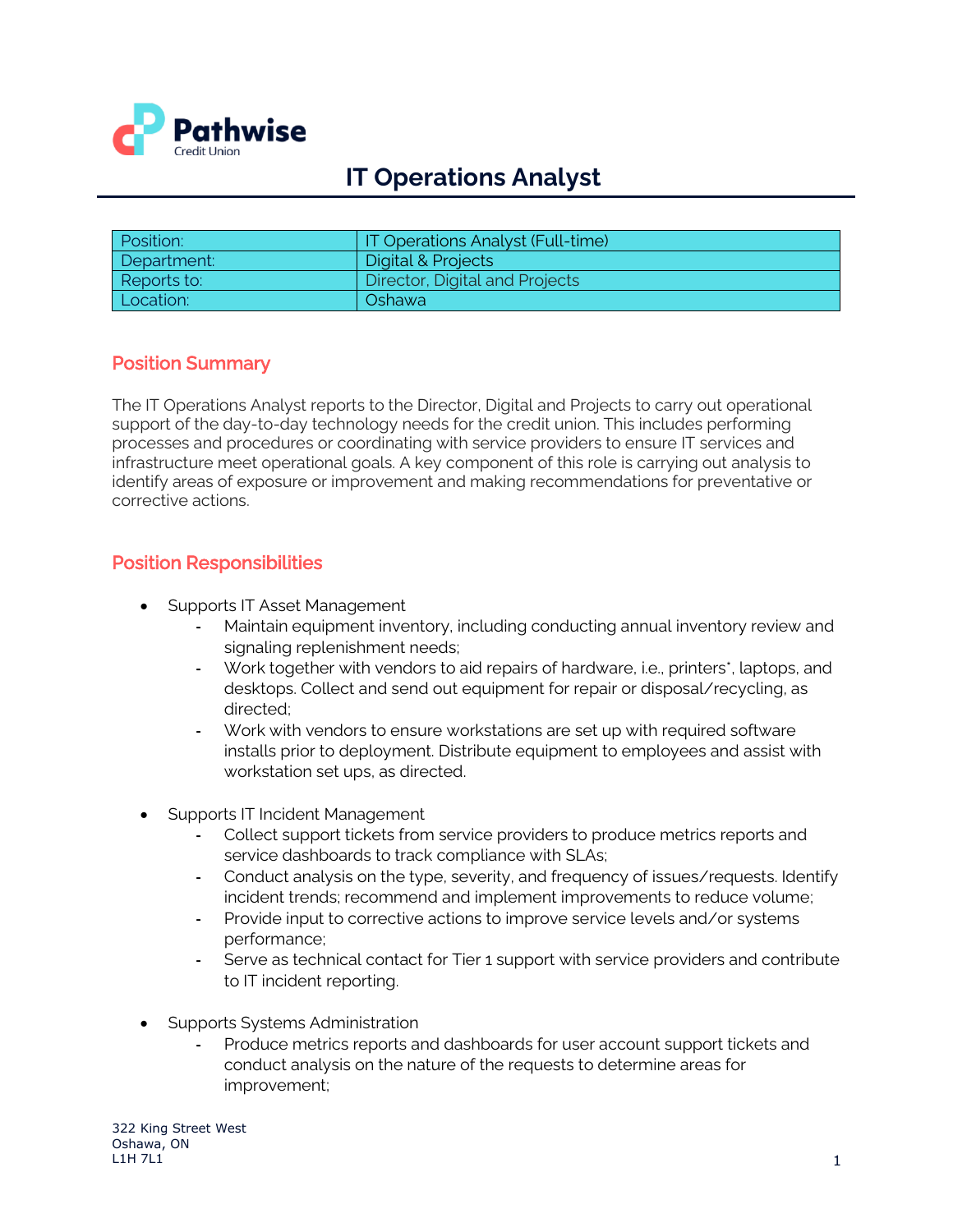

- **-** Recommend process improvements to meet employee support needs for systems support.
- Supports Systems Maintenance and Upgrades
	- **-** Maintain systems test environments i.e. database refreshes, interface connectivity, etc.;
	- **-** Support testing or verification of minor fixes, system build updates, and software patches;
	- **-** Prepare procedures and track progress of regular maintenance of applications and supporting infrastructure, according to service provider scheduled maintenance.
- Supports IT Security and DRP/BCP
	- **-** Monitor changes to user access to credit union systems and maintain records to ensure alignment with security policies;
	- **-** Provide support of regular DRP and failover tests to validate systems stability and availability and contribute to DRP/BCP processes/documentation updates.
- Supports IT audits and compliance activities
	- **-** Provide materials requested by auditors to carry out IT audits or work with service providers to collect pertinent information;
	- **-** Contribute to remediation activities to address IT audit findings, as needed.
- Perform all other related duties as assigned.

## Position Qualifications

- Education: Bachelor's degree or equivalent in Computer Science or in a related field;
- Troubleshooting and technical problem-solving skills;
- Strong written and verbal communication, including technical writing skills;
- Interpersonal and teamwork skills;
- Reporting and documentation skills.
- Organizational skills. Ability to deal with multiple stakeholders, including vendors, internal customers, end users, and management;
- Analytical skills. Ability to collect, organize, analyze, and disseminate significant amounts of information, with attention to detail and accuracy;
- Intermediate knowledge of computer hardware, mobile devices, and Microsoft Office applications (Word, PowerPoint, Excel, and Outlook) and Microsoft Office 365 suite of applications;
- Proficient SQL knowledge, strong technical expertise regarding data analytic tools and techniques;
- Good understanding of systems architectural concepts and methodologies; infrastructure platforms and their application; and IT requirements and IT managed services;
- ITIL or similar industry certification is an asset;